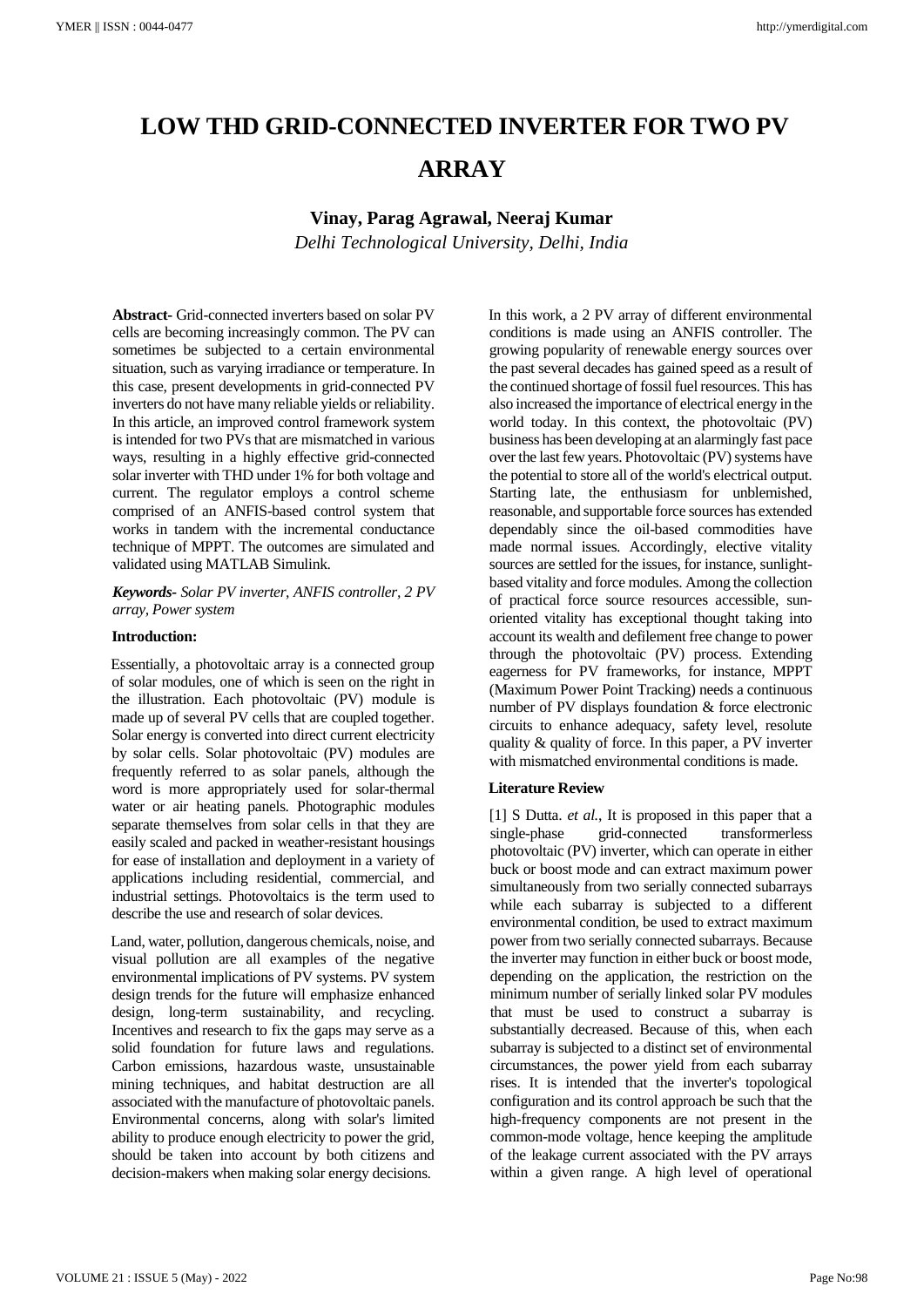efficiency is also obtained across the whole working range. After doing a thorough investigation of the system, which ultimately leads to the construction of a mathematical model of the system, It is determined whether or not the project is viable by carrying out comprehensive simulation studies. It is necessary to create a 1.5 kW laboratory prototype, and extensive experimental tests must be carried out to confirm the correctness of the concept.

[2] Iqbal *et al.*, Grid Link Inverter and MPPT-A Review, this article gives an outline of the system Link Inverter (GTI), PV Inverter, Inverter Topology, and MPPT System (Also Known as Maximum Power Point Tracking) and Its sorts, for example, Steady Voltage, Fixed Duty Cycle, Modified P&O, and P&O Perturb and Observe, IC Incremental Conductance and Modified IC, Ripple Link and System Wavering Techniques give subtleties of how these strategies have been executed.

[3] Hong Li *et al.*, "Control of Cascaded Inverters with MPPT for Grid-Connected Photovoltaic Generators" Alone stage course inverter for cross-section related PV framework with stage move control is presented in this paper.

[4] Mohd Alam *et al.*, This paper deals with a switched lift inverter (SBI) applicable for the sun-powered photovoltaic framework (PV) interfaced scaled downscale network. SBI is a forlorn stage control converter that can gracefully dc and ac stacks for microgrid applications at the same time. SBI's creation voltage can likewise be more striking or not as much as its voltage dc information. This converter likewise permits the inverter legs to be shot without hurting the converter. The rule for the activity of the SBI as a force forming unit in a sunlight-based PV interfaced microgrid is explained in detail in this paper. To confirm the proposed converter and its control framework interfaced with sunlight-based photovoltaics, MATLAB-based re-enactments are led. Besides, in the propagation, MPPT is connected to improve its sensibility in the activity of little scope, interfaced sunlight-based photovoltaic grid in different viewpoints.

[5] Hors *et al.*, Low Power REGS is one of the basic employments of electronic force converters, a switched Capacitor Multilevel Inverter for Grid-Connected PV Systems with MPPT ' Ability and Reduced Components. This paper suggests an extra application in REGS for a solitary stage lattice-connected switched condenser inverter. According to the control procedure & Seri equal trade of semiconductors, it has controllable yield voltage wealth with low full musical mutilation in examination and correlation topologies & has no unpredictable figuring to modify the voltage of the condensers independently

[6] Manel Hlaili, *et al.*, This single-composed topology is more compact than standard topology, it has been chosen taking into account the truth that with the best

control technique conceivable. Partnering the PV boards with the vitality network is reasonable. To interface the inverter to the cross-section, a stage bolted circle control is utilized. At that stage, the inverter's data voltage is overseen by a recommended DC-Link voltage order. Regardless of the truth that an MPPT estimation was utilized to advance the evacuation of power and the productivity of the plan. Inverter Output Current screen to create a little Total Harmonic Distortion (THD) input (present installed in the force arrange) acted in a DSP. Propagation and test results confirm the best possible working of the recommended plot, even with sun-powered radiation vacillations.

[7] Shuai Zhang *et al.*, To interface the inverter to the cross-segment, a phase darted circle control is used. At that stage, the inverter's information voltage is supervised by a suggested DC-Link voltage request. Despite the reality that an MPPT assessment was used to propel the departure of force and the profitability of the arrangement. Inverter Output Current screen to make a little Total Harmonic Distortion (THD) input (present introduced in the power organize) acted in a DSP. Engendering and test outcomes affirm the most ideal working of the suggested plot, even with suncontrolled radiation instabilities.

[8] P. Chinna D. *et al.*, "Overall MPPT of Grid related Solar PV Inverter under Partially Shaded Condition "the control delivered by a sunlight-based photovoltaic (SPV) framework depends on the sun-powered radiation level and cell temperature. A sensible greatest force point tracking (MPPT) count is required to extract the most extreme force from the SPY. Regardless, at a midway concealing condition (PSC) the customary MPPT systems may incite the activity at a local most extreme force point (LMPP) as opposed to the overall greatest force point (GMPP). This paper used a GMPPT count to extract the greatest force from the sun-based PV framework, and a DC/AC inverter is used to change over-extracted sunlight-based DC control into AC capacity to mix into the grid. A threeleg sharp force module (IPM) is used for the execution of both the DC-DC converter and DC-AC inverter.

[9] Ahmed Sony Kamal Chowdhury *et al.*, This article proposes a topology for single-stage two-stage crosssection related sun powered photovoltaic (PV) inverter for private applications. Our proposed organized related force converter involves a switch-mode DC-DC help converter and an H-interface inverter. The trading procedure of the proposed inverter contains a blend of sinusoidal heartbeat width change (SPWM) and square wave close by network synchronization conditions. The execution of the proposed inverter is mirrored under structure-related circumstances by methods for PSIM. Besides, the sharp PV module framework is actualized using a direct most extreme force point tracking (MPPT) methodology utilizing power balance is moreover used to grow the capability of the framework,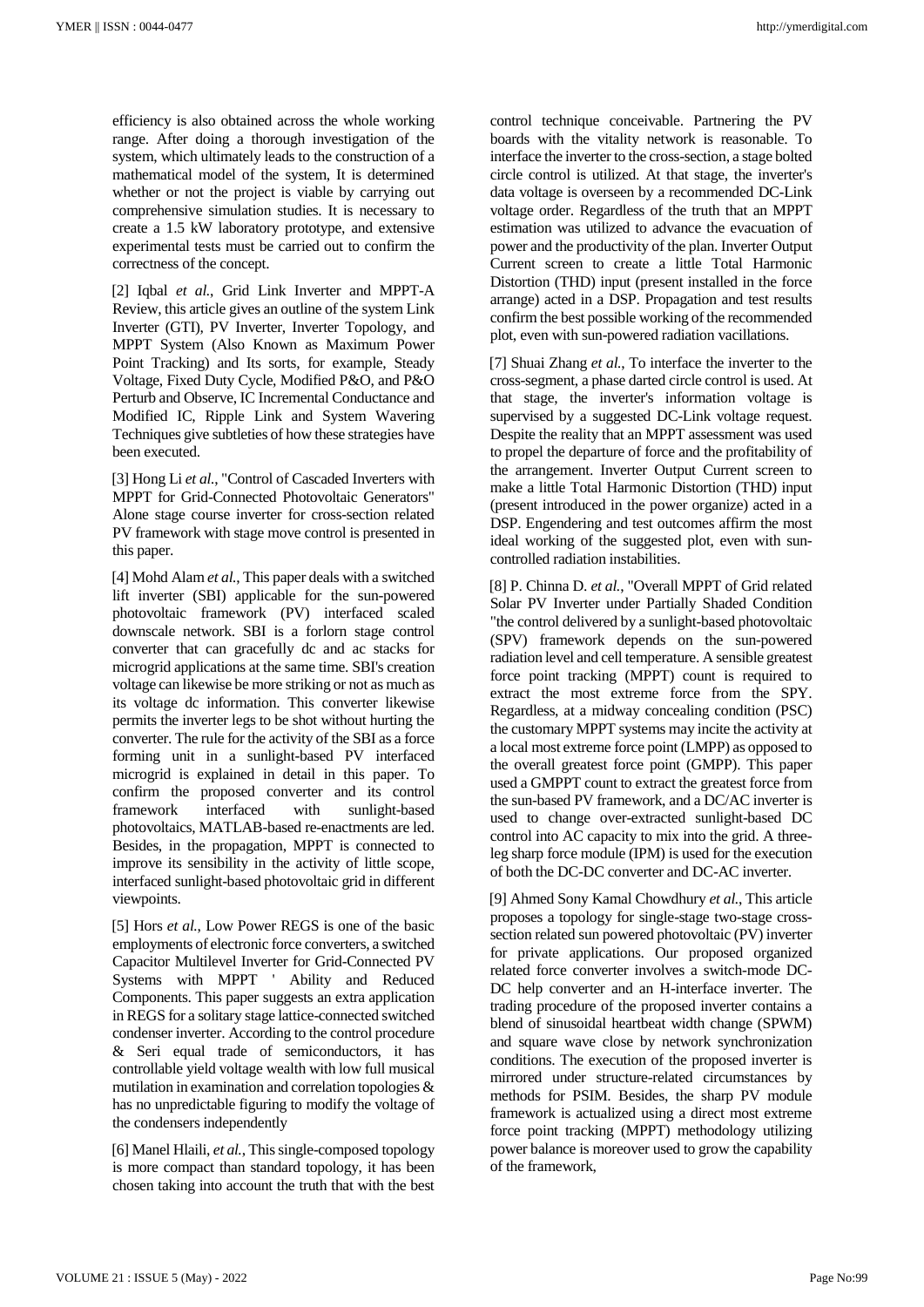[10] Marcio Mendes Casaro *et al.*, This article presents a plan associated with PV grid in an arrangement that is joined and made with a twofold stage three-phase inverter. In this topology, generally speaking, the most elevated vitality point observing (MPPT) is happened by a DC to DC converter and the cross-section current is constrained by an inverter. The three-phase plot total converter (SRC3) is chosen thankfulness for the helpful conditions it shows for the DC-DC agreement.On any occasion, the achievement of MPPT is lacking because of its capacity to depend unambiguously on the actualized cutoff time and trade repeat.

[11] LISheng-qing *et al.*, Photovoltaic grid-related inverter framework has the upsides of clear topology and insignificant exertion. Since the yield force of photovoltaic contraptions is a nonlinear capacity of the external condition load, to help the execution of photovoltaic devices, Maximum Power Point Tracking (MPPT) control should change the obligation cycle disrupting impact reliant on created by photovoltaic devices. Even though MPPT control with using customary aggravation and recognition strategy has the advantages of clear in structure and easy to execute the hardware circuit, anyway the control is dubious and generally poor.

[12] T. Kerekes *et al.*, "MPPT figuring for Voltage Controlled PV Inverters" This paper shows an original thought for an MPPT that can be used if there ought to be an event of a voltage-controlled framework related PV inverters Dependent upon the DC interface capacitor, this force vacillation could be worked to track MPP of PV show, Force movements are nearly nothing using the information that at MPP.

[13] Sonam S. Katkamwar *et al.*, "Fell H-Bridge Multilevel PV Inverter with MPPT For Grid Connected Application" a three-phase five measurement fell H-interface PV (photovoltaic) inverter with Maximum Power Point Tracking (MPPT) for structure-related application. Interconnection of sun based & structure is a maximum mentioning point nowadays. For fell, H-associate stunned inverter with PV group as free DC source Standard inspiration driving this paper is to make control framework. Estimated topology upgrades capability & flexibility of PV framework. Used individual Maximum Power Point Tracking (MPPT) strategy for each sun-based board to extract the most extreme force from the sunlight-based board and used individual control plan of each dc associate voltage. For three-phase cross-section-related applications, due to PV clutters it is inconsistent given force. To deal with that issue using a control scheme with modification pay. Entertainment result is addressing check control procedure. By using MATLAB/Simulink Re-enactment show has been created.

[14] Jyothirmayi. C. J. *et al.*, "Step Modulated Multilevel Inverter Incorporated Upon ANFIS based Intelligent PV MPPT" Building Integrated sunlightbased cells has now transformed into a rising trend in the domain of current drives and vitality change. Consolidated PV board has execution adversities on account of rapid assortment in sun-powered light power and temperature of the sun-oriented board. This necessity on the PV side is regulated by a suitable Adaptive neuro-fuzzy [ANFIS] based astute Maximum Power Point Tracking (MPPT) control computation, Framework moreover combines a force forming unit (Inverter)

[15] CC Marouchos *et al.*, The new dc-to-ac converter topology relying upon the turned condenser framework was given late. The fruitful instances of low consonant substance, raised proficiency, MPPT facility, and voltage adventure up highlights make it a decent open door for maintainable vitality sources associated Additionally, in this archive, the musical material is confined by showing different present modulators, each associated with a PV board. With the structure. It is additionally demonstrated that the circuit likewise screens the Maximum Power Point of the photovoltaic board's yield quality with developing sun and adjacent temperature illumination. Also, in this report, the musical material is confined by showing different present modulators, each associated with a PV board. The activity is done with broad PSIM multiplications

## **Implementation**

Currently, the execution used in the previous chapter has been modified for the proposition of the current job from the foundation work [1]. Rather than using just the IC MPPT conductance technique, an ANFIS-based control regulator is used in this work for greater precision and lower distortions. In Figure 1, the circuit outline is taken as is to allow an inspection for effects, and ANFIS is used to boost this circuit.



# **Figure 1: Final Model for Two PV array Inverter**

Figures 2 and 3 show the ANFIS regulator, and in the subsystem the power is measured, resulting in a change in power that is incorrect and a change in power noise as two sources of information that are multiplexed and taken into the input of the ANFIS regulator in an attempt to boost the error that was generated by using PV arrays in mismatched environmental conditions.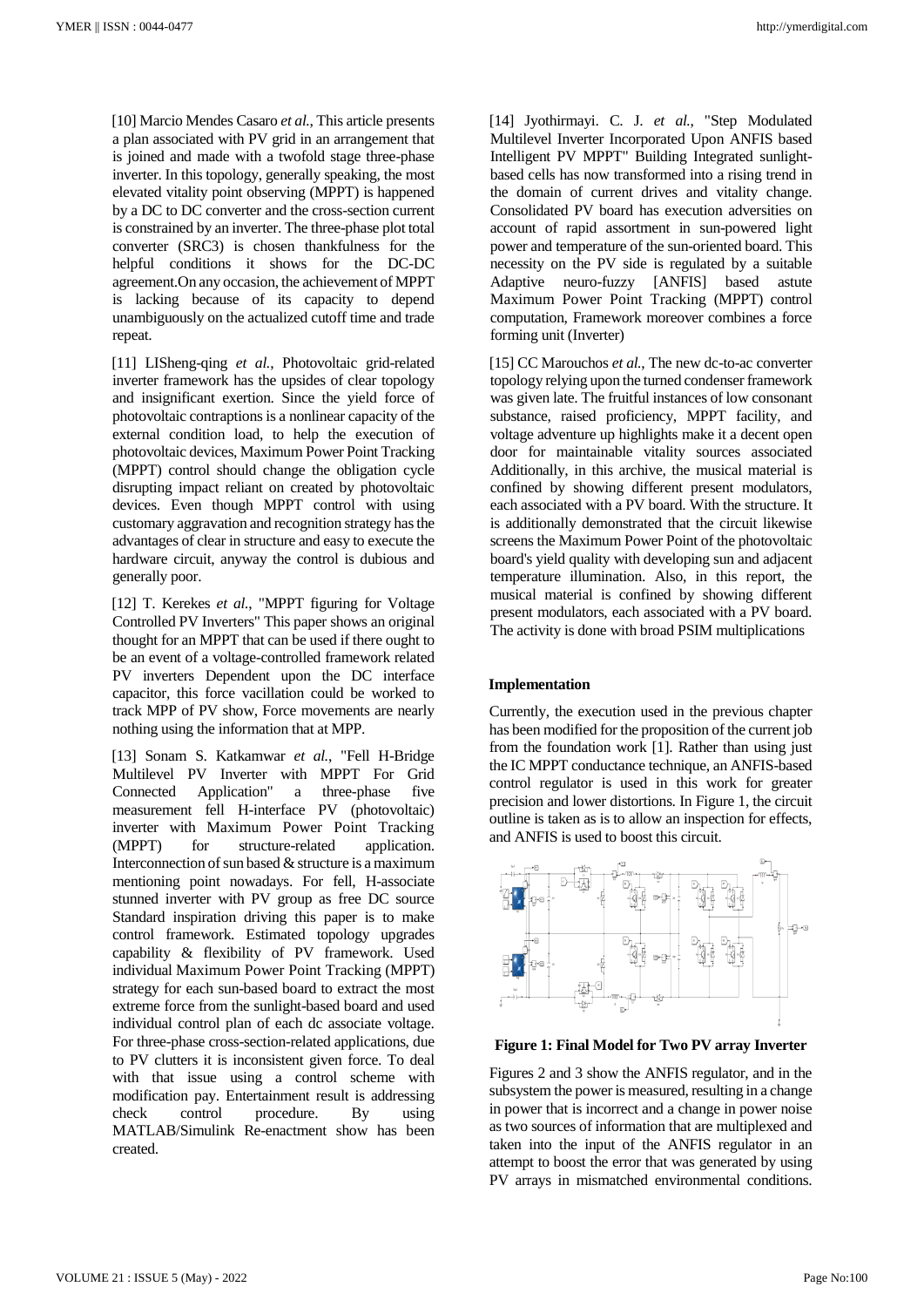This yield has a dimension that increases the distortion proportion for both current and voltage outputs.



**Figure 2: ANFIS Controller for Two PV inverters**



**Figure 3: ANFIS Controller for Two PV inverters**

Figure 4 shows how the subsystem is defined in terms of error and improvement in distortion yield from PV current and voltage. Since the PV exhibits are mismatched and can result in different yields and mismatches, two ANFIS regulators are used for each PV cluster.



**Figure 4: Subsystem for Power Error and Change in Error**

| Fuzzy Logic Designer: rect                                                                       |        |                        |                         |                       | $\Box$            | $\times$ |
|--------------------------------------------------------------------------------------------------|--------|------------------------|-------------------------|-----------------------|-------------------|----------|
| File Edit View                                                                                   |        |                        |                         |                       |                   |          |
| input1                                                                                           |        | rect<br>(sugeno)       |                         | f(u)                  |                   |          |
| input2                                                                                           |        |                        |                         | output                |                   |          |
| FIS Name:<br>rect                                                                                |        |                        | FIS Type:               | sugeno                |                   |          |
| And method                                                                                       | prod   | $\checkmark$           | <b>Current Variable</b> |                       |                   |          |
| Or method                                                                                        | probor | $\checkmark$           | Name                    | input1                |                   |          |
| Implication                                                                                      | min    |                        | Type                    | input                 |                   |          |
| Aggregation                                                                                      | max    |                        | Range                   | 4001                  | [18.9666376215777 |          |
| Defuzzification                                                                                  | wtaver | $\checkmark$           | Help                    |                       | Close             |          |
| Rule Viewer: rect<br>File Edit View Options                                                      |        |                        |                         |                       | $\Box$            | $\times$ |
| $input1 = 209$<br>$\mathbf{1}$<br>2345678<br>$\overline{9}$<br>10<br>11<br>$\frac{12}{13}$<br>14 |        | $input2 = -7.85e + 04$ |                         | $output = 0.635$<br>т |                   |          |

# **Figure 5: ANFIS Toolbox and rule view for Power Error and Change in Error and Output**

Figure 5 depicts the ANFIS regulator instrument, which demonstrates the Sugeno requirements used by ANFIS regulators.

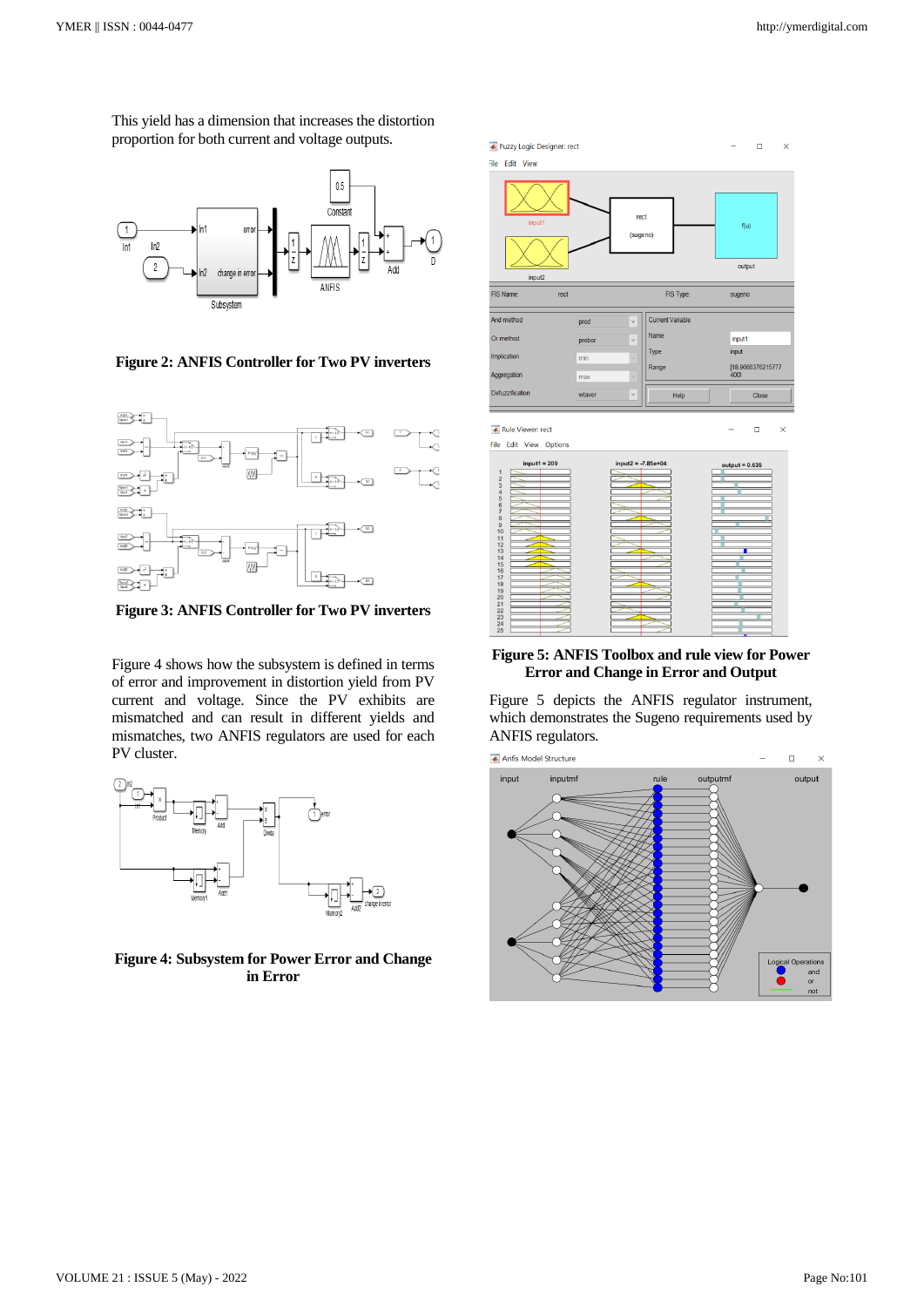

**Figure 6: The Surface View and model structure of the Rules range**

Figure 6 depicts a surface view graph of the rules described in two PV arrays ANFIS controllers.

# **Results**



**Figure 7: Output Current and Voltage of Inverter**

The zoomed output of current and voltage in Figure 7 shows a sine wave, which is perfectly fine.

The final comparison is seen in table 1 below, based on the findings shown in the previous section. For planned work, the outcomes are improved.

#### **Table 1: Comparison results for Two Inverters**

|                    | Existing | Proposed |
|--------------------|----------|----------|
| <b>THD</b> Voltage | $0.09\%$ | 0.05%    |
| <b>THD Current</b> | 2.12%    | 0.43%    |

# In addition, the data are described graphically in contrast, as seen in figures 8 and 9 below.



**Figure 8: THD comparison for Voltage**



**Figure 9: THD comparison for current**

Figure 10 and Figure 11 show the THD Outputs for voltage and current.



**Figure 10: THD output for Voltage**